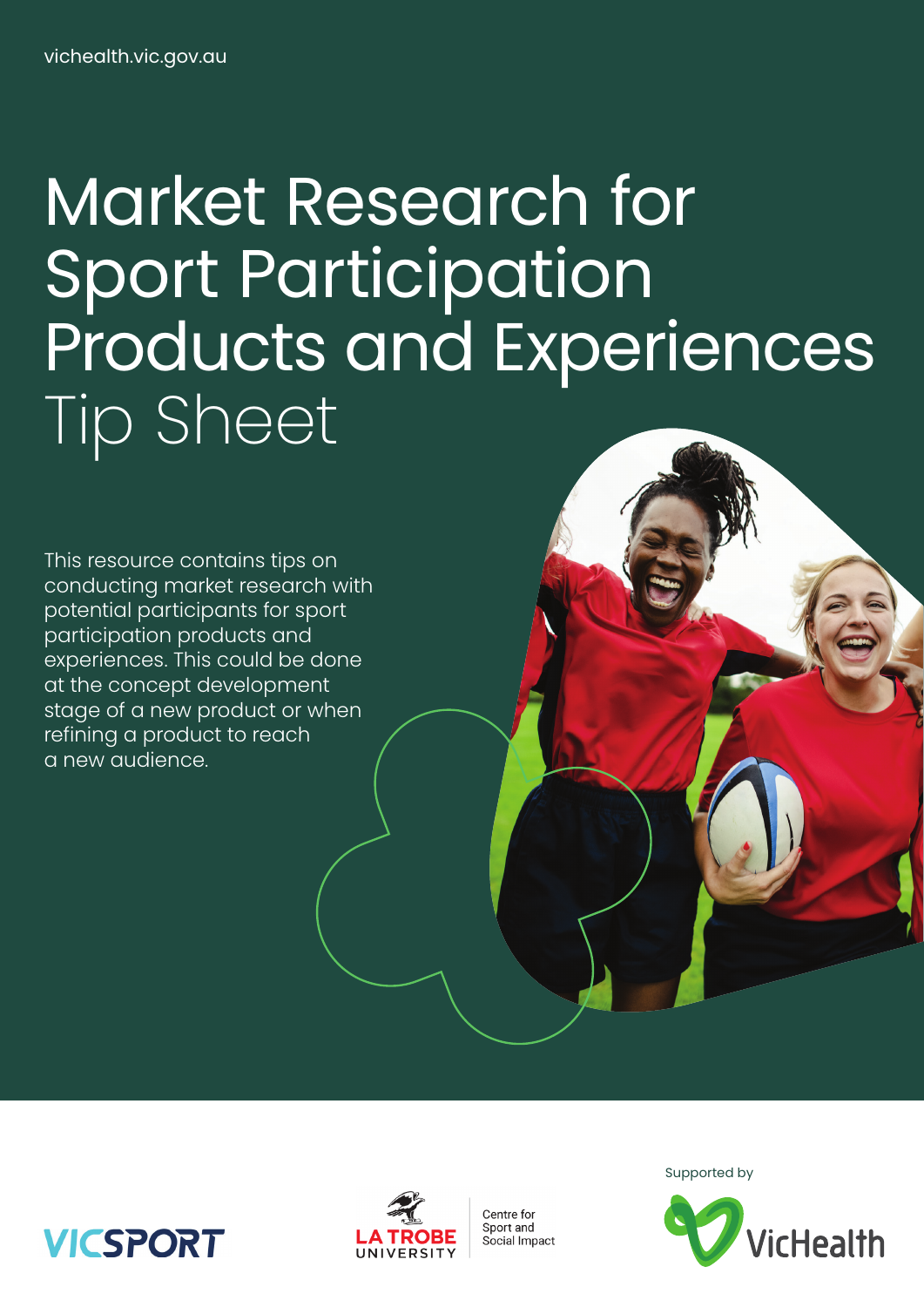# **What is market research?**

Market research is the process of gathering information about target audience. A target audience is a group of people who you define and who you want to sell your products or experiences to. The group you define as your target audience may have shared characteristics, such as: motivation, ability, income, location, customs or habits. Understanding these characteristics will help you make sure your product aligns with their desires and constraints and increases your product's appeal to them.

# **How do I prepare?**

Consider the following questions for market research:

- How does the market research fit with your organisation's current strategy? E.g. have you identified a need to conduct research into specific cohorts?
- What do you already know about the target audience based on available research, insights or the products and experiences offered by other sports?
- What assumptions do you have about the target audience? It is always important to write a list of your current assumptions so that you can test them during your research.
- What do you want to know? Generally speaking, questions might be designed to uncover the size and characteristics of your target audience, the target audience's interests, motivations and barriers as they relate to the type of sport or physical activity you plan to offer.
- Can you take a co-design approach and ask someone from your target audience to help you design your research?
- Where will you recruit survey participants? If you are targeting an audience that is separate from your current membership, participants could be recruited through these free methods:
	- Partnerships e.g. using the database of a partner organisation
	- Friends, family, or colleagues who fit the target market
	- People who represent the target audience. E.g. if the target audience was youth aged 13-17, you might be able to work with someone from that group to recruit others
- If you have a budget, there are companies that specialise in recruiting a 'panel' of target market participants for a fee.

**Planning tip:** Avoid making generalisations about groups of people. While there are similar traits and characteristics applicable to groups of people, at the individual level people have varying experiences, beliefs and habits. Market research allows you to test your general assumptions and drill down into the motivations and barriers of individuals/groups within a specific group of people.

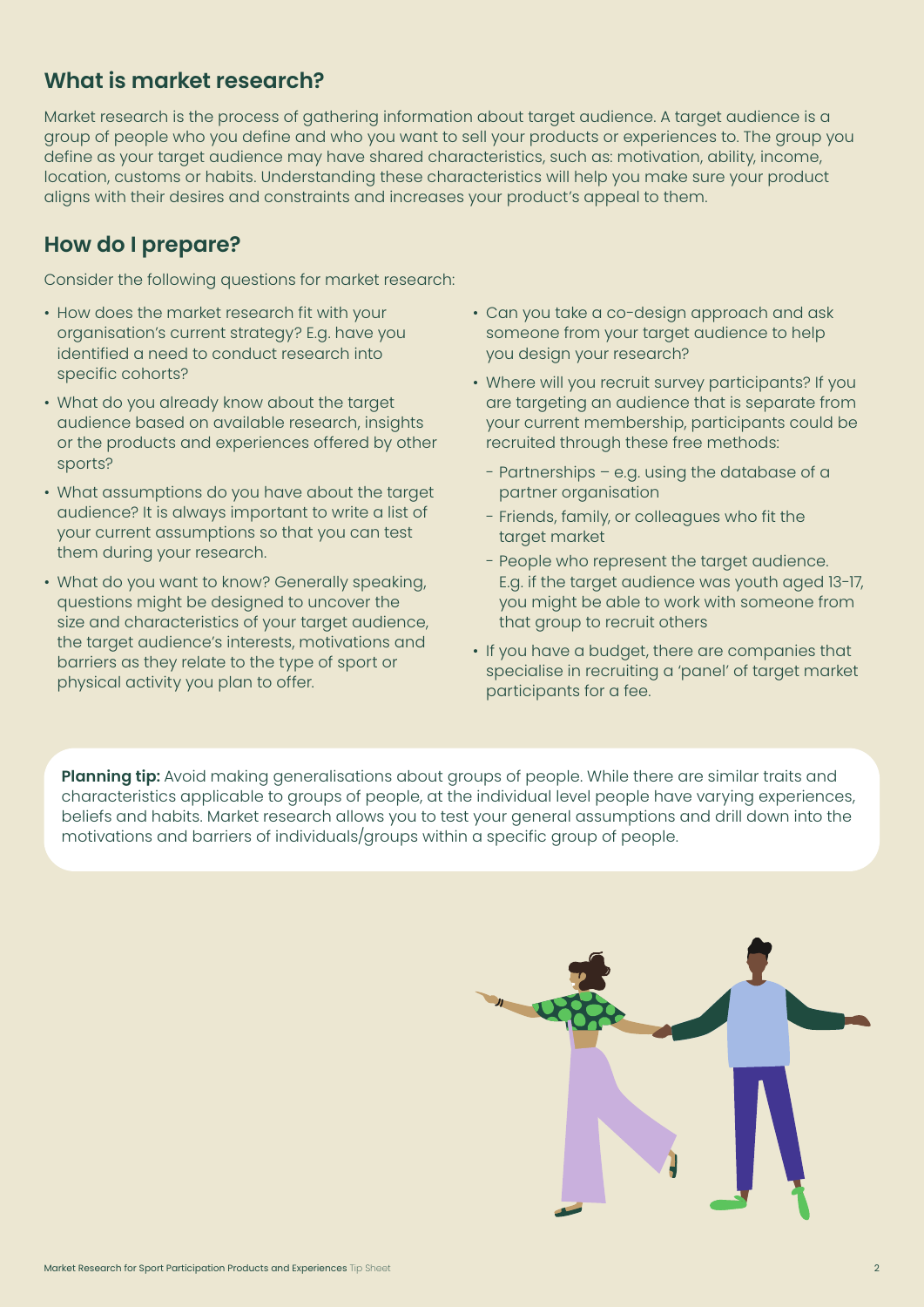

# **What market research method should I use?**

There are several market research methods which have different benefits. In the context of community sport, there are four key methods you might use to gain a deeper understanding of your target market. Depending on your budget, you might engage a consulting agency to undertake some, or all, of these activities for you.

### **1. Surveys**

Surveys are a key method for doing market research with a new potential audience and/or obtaining customer feedback on an existing product or service. A survey is:

- A tool to gain quantitative and/or qualitative data
- A set of questions which can be paper based, or online via a computer, laptop or smart phone
- A useful way to engage a large number of people

Online surveys can be created through several different platforms. While there are free services available, some will require a monthly fee.

Here are the benefits and constraints of surveys:

| <b>Benefits</b>                                                                                       | <b>Constraints</b>                                                                        |
|-------------------------------------------------------------------------------------------------------|-------------------------------------------------------------------------------------------|
| • People can respond                                                                                  | • It can be a challenge                                                                   |
| anonymously, which                                                                                    | to recruit the right                                                                      |
| encourages more                                                                                       | people to respond,                                                                        |
| honest responses                                                                                      | especially if you are                                                                     |
| • Questions can be                                                                                    | engaging a new                                                                            |
| designed various                                                                                      | target market                                                                             |
| formats such as                                                                                       | • Responses to                                                                            |
| yes/no, multiple                                                                                      | open-ended                                                                                |
| choice and open-                                                                                      | questions are                                                                             |
| ended comments                                                                                        | often brief and/or                                                                        |
| • Responses can                                                                                       | time consuming                                                                            |
| be sorted in a                                                                                        | to analyse                                                                                |
| spreadsheet for<br>analysis (most online<br>platforms provide<br>auto-generated<br>graphic summaries) | • You don't have ability<br>to immediately follow<br>up and prompt for<br>deeper insights |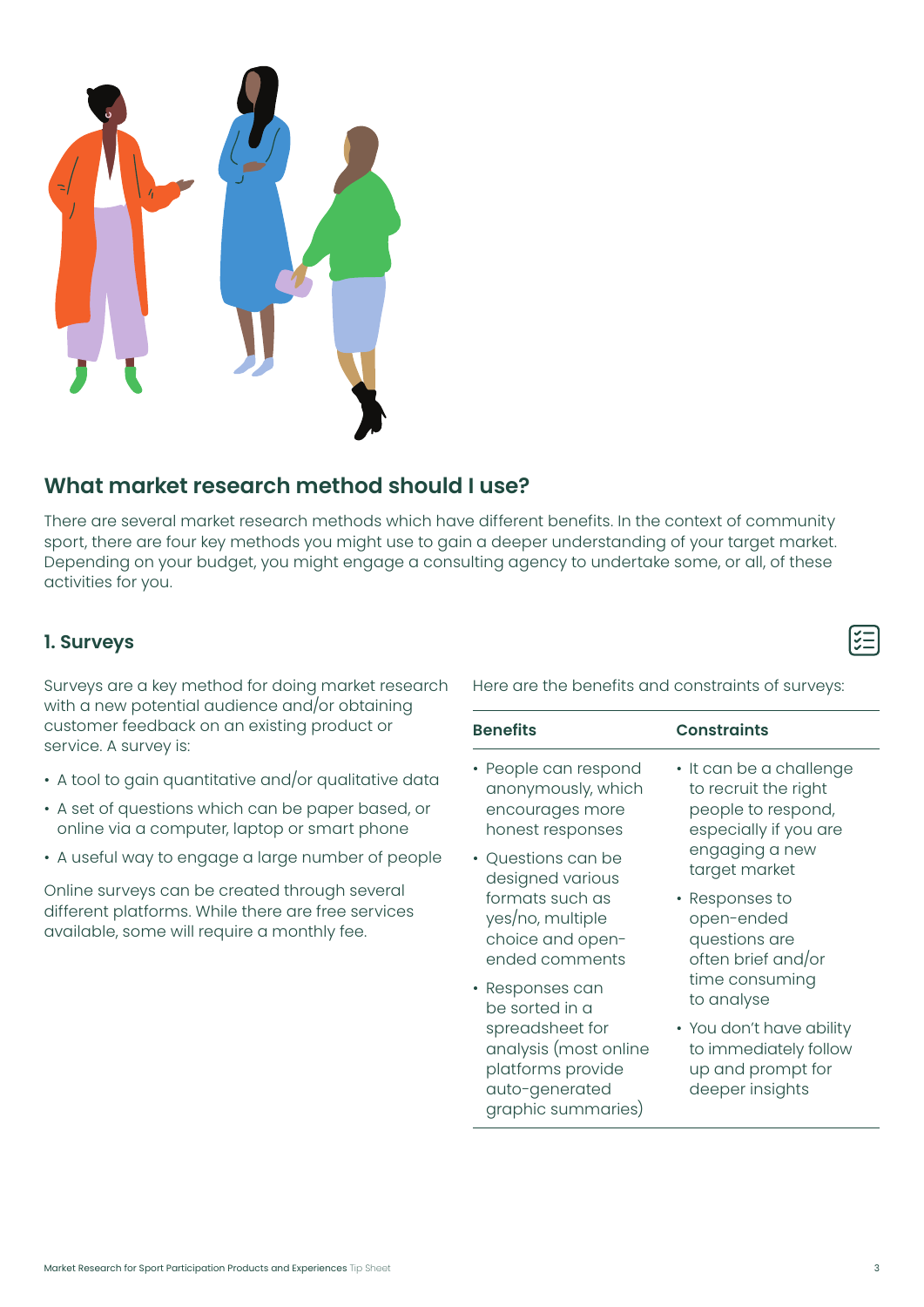**DO** – ask open-ended

underlying meanings.

**DO** – allow for pauses. Give the interviewee time to consider their response.

questions. Always ask people to explain their reasoning and follow up with "why" to get to

**DO** – paraphrase the understanding and provide

response, to help clarify your them an opportunity to correct and/or explain further.

**DO** – remain unbiased.

**DO NOT** – correct, refute or challenge the response.

• The process is more time consuming and therefore you can't interview large numbers of people • Views and opinions

second person to record the insights, or record the conversation

and spend time re-watching it to

take notes

- obtained in interviews are often highly subjective (representative of an individual)
- You will need a large number of people to obtain a representative sample, which will be costly

**Benefits Constraints** • You may need a

Consider the following as a guide:

- Provide a personal feedback loop and allow people to feel heard
- Great for delving deeper into themes identified through existing research
- Speaking to people and collecting quotes is a great way to 'humanise' your data
- Conversations held face to face are great ways to observe non-verbal behaviour that can help clarify responses

# **2. Conversations or Interviews**

Having one-on-one conversations with the target market is a great way to get to know them better. Conversations could range from 15 to 60 minutes depending on the information you want to collect. When developing a plan to hold some market research conversations you might consider:

- How many people do you want to speak to, so that your target market is well represented?
- Which questions do you want to ask?
- How will the conversations take place? (e.g., face to face, online or by phone).

Perhaps you identify that yoga is a popular activity for women aged 30-45. In a conversation, you can ask **why** they chose yoga over other sport products. This will provide rich information to help you design a competitive product and experiences for this market.

Developing a short conversation guide is a useful way to ensure the people conducting interviews have a plan for their conversations and ensures consistency. This can be a 1-2 page document outlining the key questions and prompting questions you will ask and how you want the conversation to flow. As the interviewer, your job is to learn about the interviewee, so avoid inserting your own views into the conversation.

**DO NOT** – ask yes/no questions. The goal is to get people talking, not provide single word responses which will not tell you anything useful.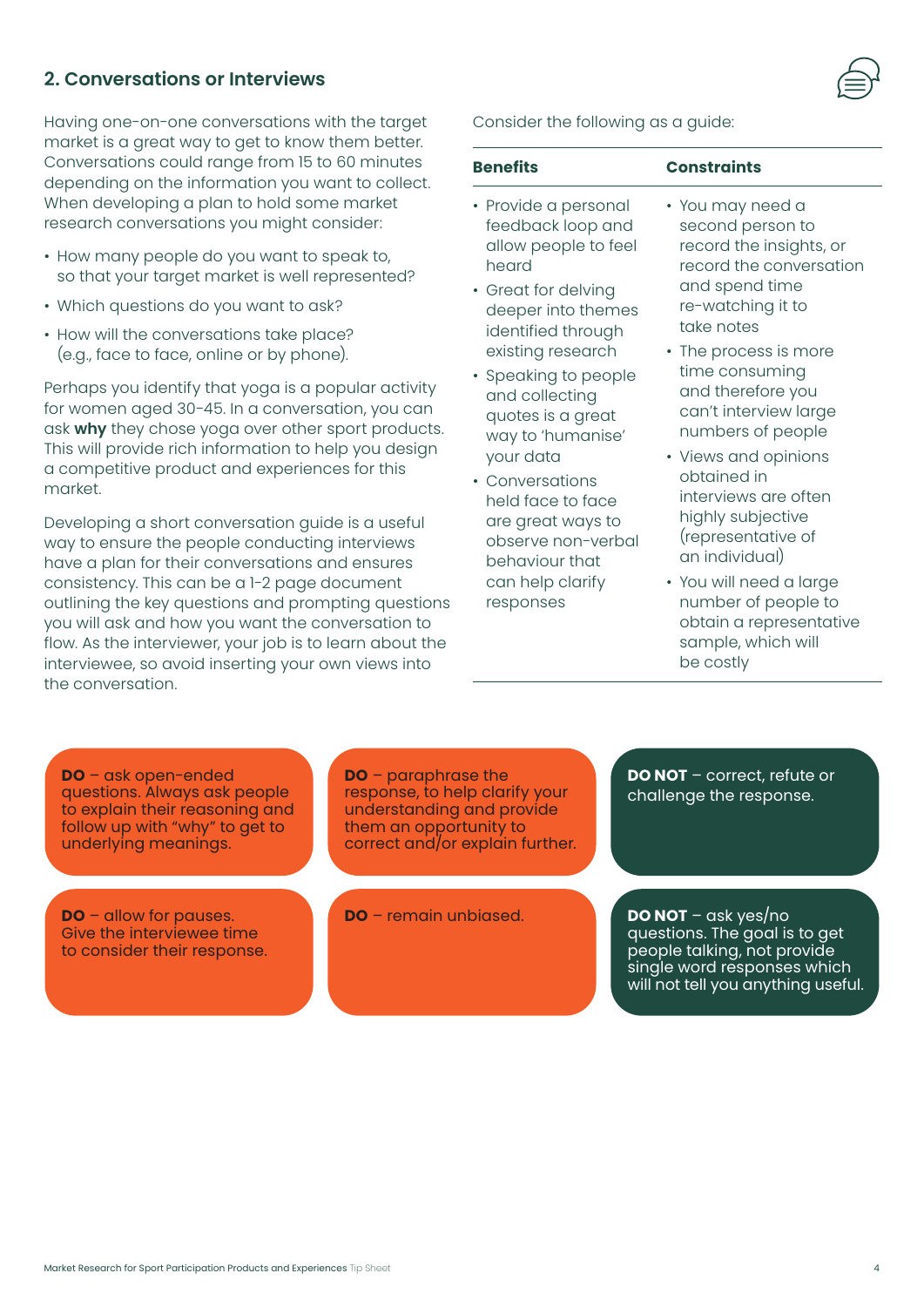

### **3. Focus groups**

Like conversations, focus groups are a great way to delve deeper into the motivations, barriers, or habits of a target market. A focus group will generally be a small group (e.g. 6-8 people) with a moderator asking a series of questions designed to get feedback about a new product, service or campaign. The aim of a focus group is to gather useful information such as quotes, reactions, perspectives and even body language, all of which can be used to build a picture of your target market.

When planning to hold some focus groups you might consider:

- What do you want to know?
- Which people do you want to speak to as a group? (e.g. a new target audience, potential participants, participants, deliverers)
- Are you seeking to build on themes identified in a survey and develop a deeper understanding of the barriers and motivations of the group? Or are you seeking to test some more concrete ideas? This will inform the type of questions you ask.

| <b>Benefits</b>                                                                                                                                                                                                                                             | <b>Constraints</b>                                                                                                                                                                                                                                                                                                                                                                                                                                         |
|-------------------------------------------------------------------------------------------------------------------------------------------------------------------------------------------------------------------------------------------------------------|------------------------------------------------------------------------------------------------------------------------------------------------------------------------------------------------------------------------------------------------------------------------------------------------------------------------------------------------------------------------------------------------------------------------------------------------------------|
| • You can get<br>responses formed<br>through group<br>interaction,<br>participants<br>supporting or<br>building on each<br>other's ideas, which<br>may be desirable<br>• Great for delving<br>deeper into themes<br>identified through<br>existing research | Depending on the<br>individuals and the<br>group, some people<br>may not open up as<br>much as in a one-to-<br>one conversation<br>• Focus groups can take<br>more time to plan and<br>execute<br>• Running a focus<br>group, particularly<br>on a difficult topic or<br>with difficult people,<br>requires skill and<br>expertise, especially<br>in order to provide<br>everyone with the<br>opportunity to be<br>heard in an inclusive<br>and safe space |

**Recruitment tip:** Conduct an online survey first and give people the option to add their contact details if they would like to participate in an interview or focus group. This can provide an additional database of people who are willing to participate.

၀ွင္လိ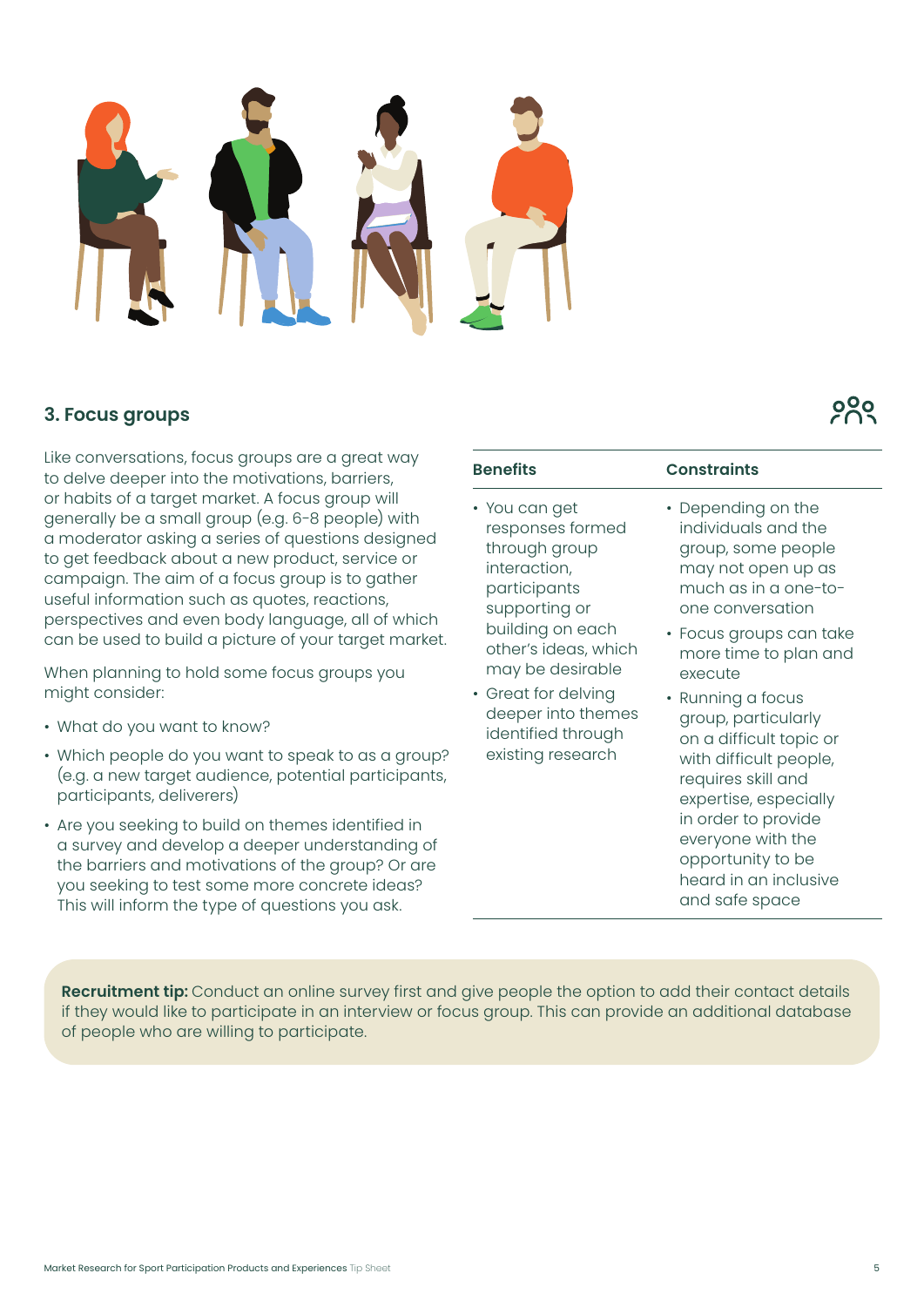Observing the target market is an important tool to use in market research, because there is a gap between what people say and what people do. Observation allows you to piece together details and information that might not be clear through surveys, conversations or focus groups. In a sporting context this could mean attending an existing product or service that is popular for your target market (as a participant or observer). This could be an existing product or experience from your sport that you are looking to refresh, or attending another sport product or experience aimed at the same target market.

When observing an existing sport product or experience you might aim to capture notes about the environment provided for participants. This might be things like:

- Body language of participants, such as facial expressions made in response to the activities
- How participants respond to the deliverer, such as their facilitation style and how they provide feedback
- How the physical environment is set up, such as the venue and equipment
- How the social and emotional environment is set up, such as how people are welcomed, how the deliverer facilitates social interaction between participants, and how participants react to others in the group

Make sure you develop a plan first and consider: who do you want to observe, which existing product or experiences will you attend and what specific notes are you aiming to capture?

## **What do you do with the information?**

# **Benefits Constraints**

- Observation can take place anytime at existing sport products and experiences
- The observation process may be time consuming and will require approval
- You don't hear from the target market – observation should never be the only market research method you use

**Child safety:** if you are engaging children (under 18) through any of these market research activities, use the following as a guide:

- Consider engaging qualified experts (who hold background checks like a Working With Children Check), with the skills and experiences to provide a safe space and ask appropriate questions, to interview children.
- Never hold a one-to-one conversation with a child who is not your own away from a public space. Always have a parent or guardian present.
- When running focus groups involving children, ensure the parent/guardian is also present, or that you have parent/guardian permission and there are multiple adults in the room.
- Surveys targeting children should be answered by a parent or guardian.

Collecting information through the methods above can result in plenty of information in the form of insights, quotes and observations. It is important to take the time to synthesis the data so that you can make sense of it.

When analysing your data, consider who will you be presenting the data to and for what purpose? If it is managers in your organisation, reflect on what is important to them so that you can frame the insights in a way that speaks to their aims.

For the process of analysing the data, consider the following:

- Group the data into key themes based on the responses
- Ask yourself "so what does this mean" and develop findings and recommendations for each key theme
- Find some quotes to attach to each key insight statement, which helps to bring the insight to life
- Determine how and when the recommendations could be implemented and what resources are required to make that happen
- Develop an insights report and/or presentation to clearly convey the finding and/or recommendations.